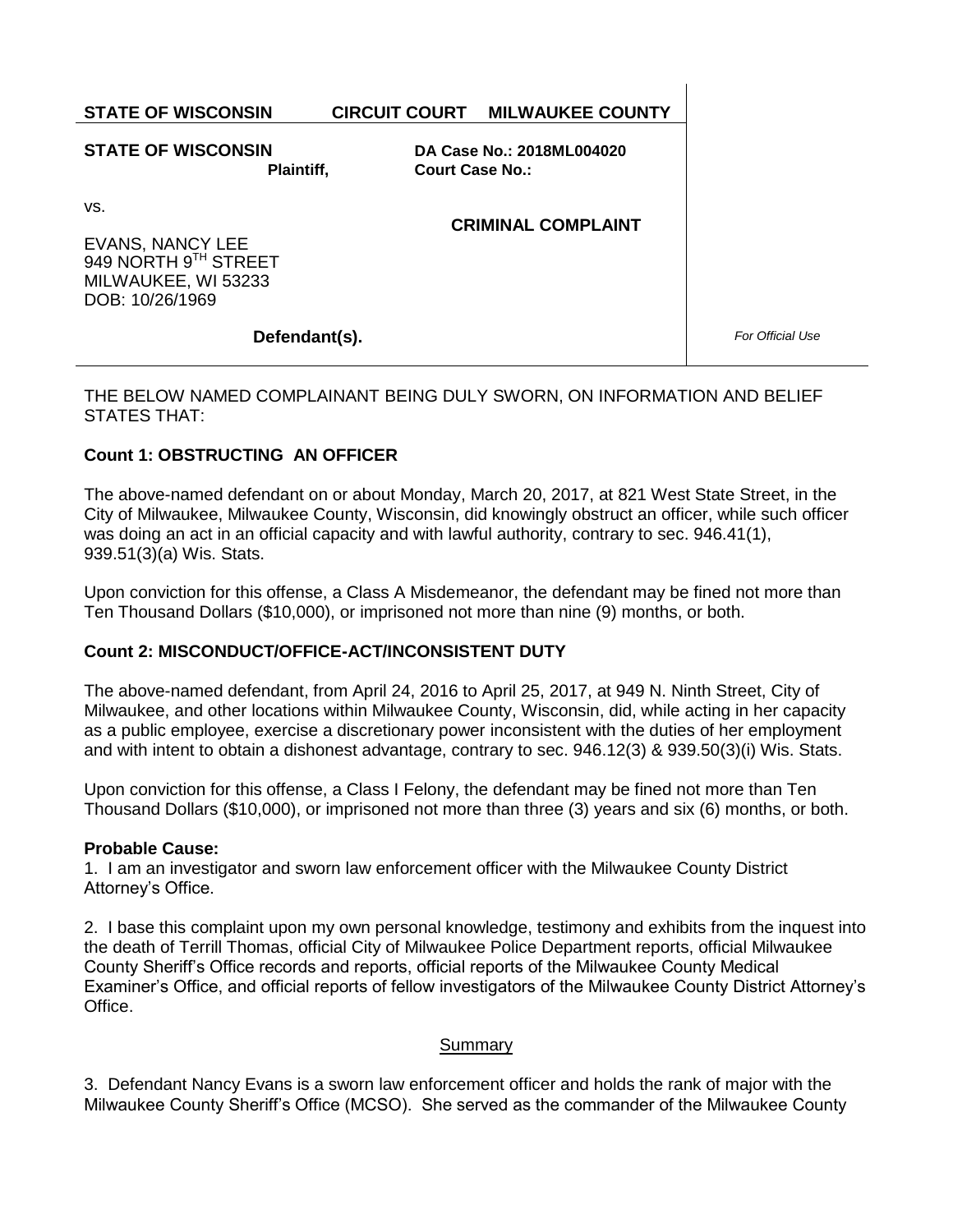Jail throughout the time period alleged in this criminal complaint. Milwaukee County Jail is located in the Criminal Justice Facility, 949 N. Ninth Street, Milwaukee, WI.

4. Terrill Thomas was an inmate at the Milwaukee County Jail from April 16, 2016 until April 24, 2016. He died from dehydration in his locked cell during the night of April 23-24, 2016.

5. Within forty-eight hours of Mr. Thomas' death, defendant Evans directed her subordinate, Captain George Gold, MCSO, to watch video surveillance footage of Mr. Thomas' cell area. She ordered him to determine whether corrections officers had turned off the water to Mr. Thomas' cell. Capt. Gold reported back that the video surveillance footage showed, when Mr. Thomas was placed in Pod 4D subpod B on April 17, 2016, a corrections officer opened the water valve cabinet ("chase locker") for Mr. Thomas' cell. No corrections officer thereafter went back into the chase locker. This video surveillance evidence indicated Mr. Thomas' cell water was turned off at the start of his incarceration and never restored until he died.

6. Defendant Evans took no steps to preserve the video surveillance evidence. Her failure to act resulted in the footage for April 17-20, 2016 being overwritten and permanently lost.

7. In late June 2016, Inspector Edward Bailey, MCSO, learned from *Milwaukee Journal Sentinel*  newspaper inquiries that Mr. Thomas's cell water may have been shut off. He told defendant Evans to determine what had happened with Mr. Thomas' cell water access. In response, defendant Evans did not tell Insp. Bailey that Capt. Gold had watched the footage for entire week Mr. Thomas was in Pod 4D subpod B. She did not tell Insp. Bailey that Mr. Thomas' cell water was shut off on April 17, 2016 and never turned back on.

8. On July 11, 2016, Lt. Eric Donaldson, Milwaukee Police Department (MPD), met with defendant Evans to inquire into Mr. Thomas' water access. Lt. Donaldson requested video surveillance footage for Mr. Thomas' entire incarceration. Defendant Evans provided video surveillance footage of April 21- 24, 2016. The video surveillance footage for the first half of Mr. Thomas' incarceration had been overwritten. Defendant Evans did not inform Lt. Donaldson that Capt. Gold had watched the entire video surveillance footage including the April 17-20, 2016 segment that was now unavailable. She did not tell Lt. Donaldson that Mr. Thomas' cell water was shut off on April 17, 2016 and never turned back on.

9. On March 20, 2017, Inv. David Dalland, Milwaukee County District Attorney's Office (MCDA), and I interviewed defendant Evans. Defendant Evans repeatedly denied directing Capt. Gold to review Mr. Thomas' cell area video footage within forty-eight hours after Mr. Thomas' death. Defendant Evans' denials were lies and obstructed our investigation into Mr. Thomas' homicide. **COUNT 1**

10. Later that same day of March 20, 2017, defendant Evans reported to her superior, Inspector Richard Schmidt, MCSO. Defendant Evans repeated her lie that Capt. Gold did not watch the video surveillance of Mr. Thomas' cell area within days after Mr. Thomas' death.

11. On March 22, 2017, Inv. Ron LaGosh, MCDA, took possession of the MCSO computer hard drives used to watch and download jail video surveillance. He forensically examined the hard drives to determine when Capt. Gold watched the video surveillance footage of Mr. Thomas' cell area. Defendant Evans saw Inv. LaGosh take the computer hard drives.

12. After MCDA investigators took the computer hard drives, defendant Evans requested another meeting with MCDA investigators. That meeting occurred on April 10, 2017. Defendant Evans reversed her previous story. Defendant Evans now stated that she did have Capt. Gold watch the video surveillance footage shortly after Mr. Thomas' death. Defendant Evans claimed Capt. Gold reported back: "There's nothing there." Her claim, that Capt. Gold reported nothing significant, was a lie.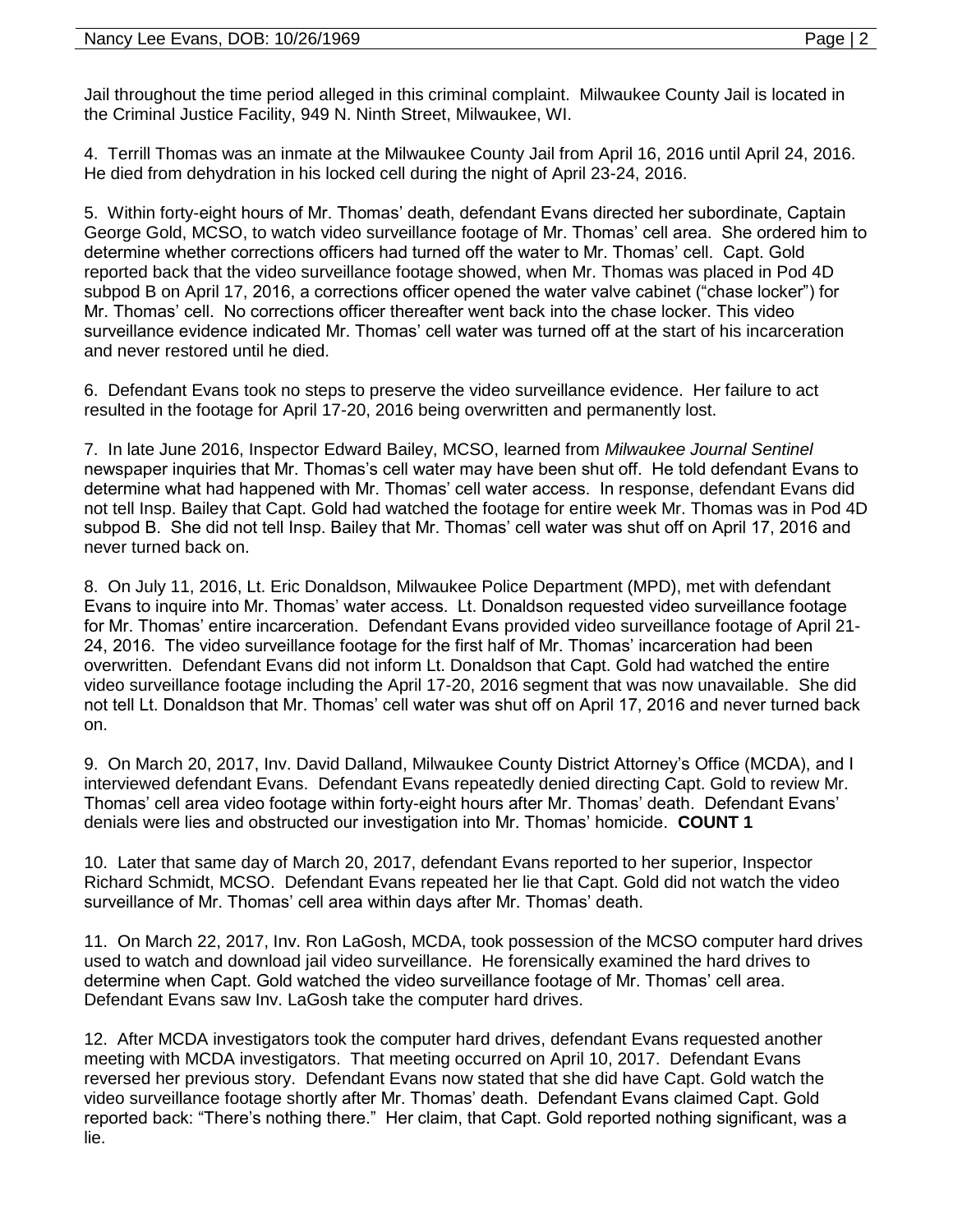13. An inquest into Mr. Thomas' death was held on April 24-May 1, 2017 before Judge Francis Wasielewski in the Milwaukee County Courthouse. Defendant Evans testified on April 25. She repeated, under oath, this same lie that Capt. Gold reported "There's nothing there."

14. Defendant Evans' course of conduct, during the investigation into Mr. Thomas' death, of withholding information from her superiors, lying to her superiors, failing to preserve evidence, repeatedly lying to law enforcement investigators, and lying at the inquest, constituted Misconduct in Public Office. **COUNT 2**

### Milwaukee County Sheriff's Office regulations.

- 15. Defendant Evans was subject to the following directives issued by the Milwaukee County Sheriff.
- 16. MCSO Directive 32-08 dated November 18, 2008, provides:

Members shall not fabricate, withhold, or destroy evidence of any kind.

17. MCSO Directive 27-08 dated November 4, 2008 provides:

Members shall be truthful in all aspects of their duties. Intentional omission of facts, either written or verbal, shall be considered untruthful.

18. MCSO Directive 16-04 dated November 29, 2004 provides:

Police officers will cooperate with all legally authorized agencies and their representatives in the pursuit of justice.

19. MCSO Directive 05-09 dated May 8, 2009 provides:

When sworn members of the Milwaukee County Sheriff's Office are called to or happen upon the scene of a crime…They shall exercise every precaution to avoid destroying evidence…

## Captain Gold watches video surveillance footage.

20. On March 16, 2017, Inv. Anna Linden, and Investigator David Dalland MCDA, interviewed former Capt. Janet Borucki, MCSO. They recorded the interview. Capt. Borucki stated as follows. Within twenty-four hours of Mr. Thomas' death, Capt. Borucki saw Capt. Gold in the administrative offices of the Milwaukee County Jail. He was reviewing video surveillance footage of Mr. Thomas' cell area on his computer. Capt. Gold said that defendant Evans ordered him to watch footage for the entire week that Mr. Thomas was incarcerated. Capt. Borucki then directly watched footage showing Corrections Officer James Ramsey-Guy going into the cell chase were the valves are located to shut off Mr. Thomas' cell water.

21. The following is a transcription of a portion of Capt. Borucki's interview statement regarding Capt. Gold:

I came in and he was watching the video. I'm like - what's going on? We got this guy dead. Well what…what's going on? Well…I'm watching the video. Okay. Well…I was watching. Evans told me I got to watch this video and find out if his water was on. If his water was off. I need to watch the whole seven days or five days…however long he was in 4D. I have to watch this video…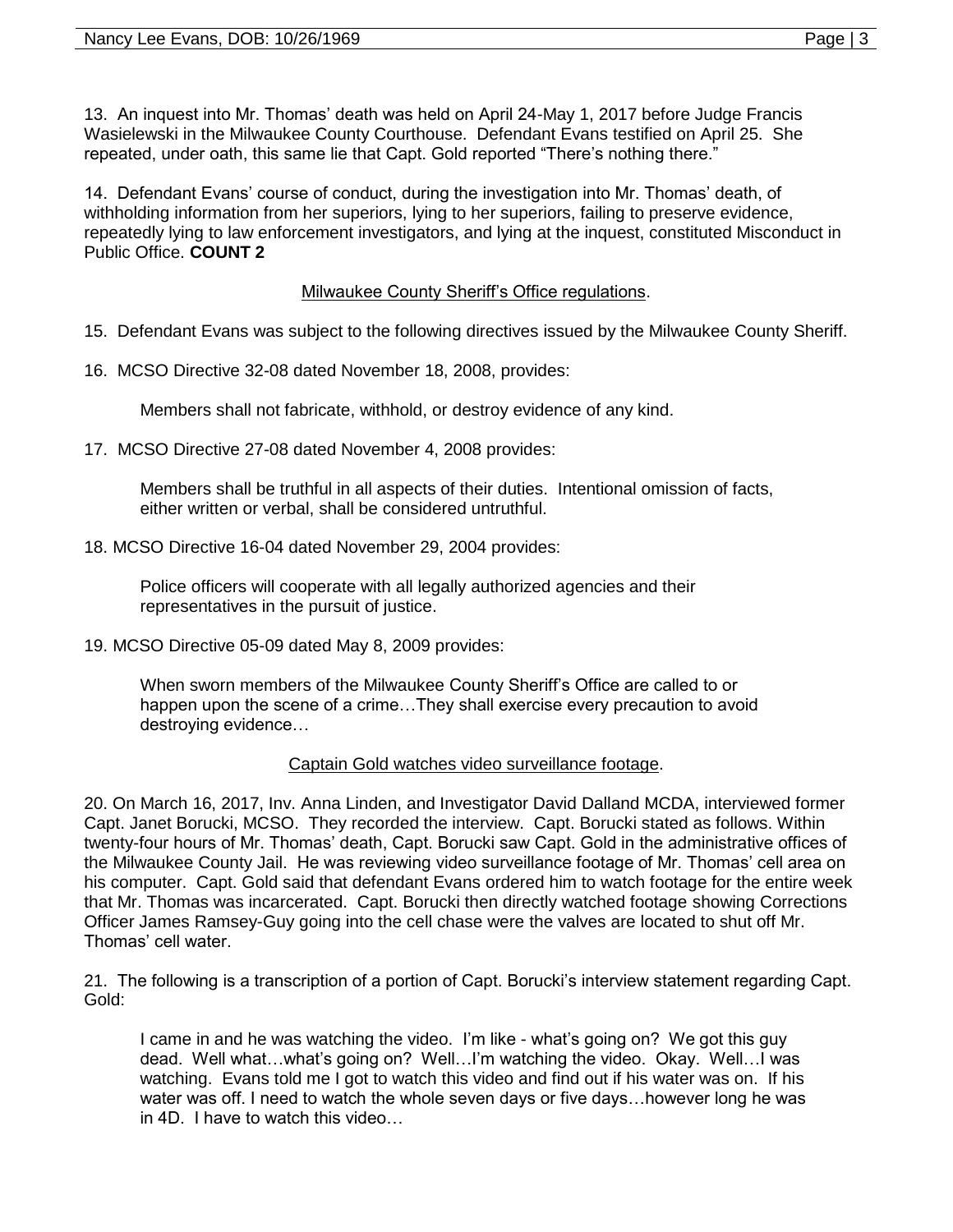22. Capt. Borucki confirmed the above facts in her sworn testimony at the inquest into Mr. Thomas' death.

23. On March 17, 2017, Inv. Anna Linden and I interviewed Capt. Gold. He stated as follows.

a. Within two days of Mr. Thomas' death, defendant Evans directed him to watch the video surveillance footage of Mr. Thomas' cell area. She specifically told him to determine when Mr. Thomas' water was shut off.

b. Capt. Gold watched the video surveillance on his computer in the administrative offices of the Milwaukee County Jail.

c. Capt. Gold watched the surveillance video footage for the period April 17 through April 24, 2016.

d. The footage showed, on April 17, 2016, a corrections officer open the chase locker accessing the valves for Mr. Thomas' cell water. From April 17 until April 24, no other corrections officer went into the chase locker for Mr. Thomas' cell.

e. Capt. Gold reported his findings to defendant Evans. He informed defendant Evans that Mr. Thomas' cell water was turned off on April 17, 2016 and that no one turned the water back on.

f. Defendant Evans did not instruct Capt. Gold to copy or preserve the video surveillance footage of Mr. Thomas' cell area.

24. Capt. Gold confirmed the above facts in his sworn testimony at the inquest into Mr. Thomas' death. He further testified that Capt. Borucki saw him watching the video surveillance footage of Mr. Thomas' cell area.

25. On December 6, 2017, Inv. Dalland and I interviewed Capt. Michael Hannah, MCSO. Capt. Hannah stated as follows. Within a few days of Mr. Thomas' death, Capt. Hannah saw Capt. Gold watching video surveillance footage of Mr. Thomas' cell area. Capt. Gold said that defendant Evans had ordered him to watch it. Capt. Hannah also attended a command staff meeting, one or two days after Mr. Thomas' death, where defendant Evans asked whether anyone knew about Mr. Thomas' water being shut off for seven days.

26. Milwaukee County Jail telephone calls on certain administrative lines are recorded. I obtained call recordings for the period of Mr. Thomas' incarceration and immediately after his death. On April 24, 2016 at 12:54 p.m., defendant Evans called jail operations looking for Capt. Gold. At 12:56 p.m., jail operations called Capt. Gold and transferred the call to defendant Evans. This pair of calls is consistent with Capt. Gold's account that, shortly after Mr. Thomas' death, defendant Evans contacted him and ordered him to watch video surveillance footage.

27. According to Milwaukee County Jail work schedules, Capt. Gold worked second shift on April 24, 2016. Capt. Borucki worked third shift on April 24-25, 2016. Their work schedules confirm Capt. Borucki and Capt. Gold would have encountered each other during shift change, and so, support their accounts that Capt. Borucki saw Capt. Gold watching video surveillance footage shortly after Mr. Thomas died.

28. Defendant Evans took remedial actions showing she knew, as Capt. Gold reports, that Mr. Thomas' cell water had been shut off. Shortly after Mr. Thomas' death, Milwaukee County Jail lieutenants were ordered to hold the keys to the chase lockers. If a corrections officer wanted to shut off an inmate's cell water, the corrections officer now had to obtain the key from a lieutenant.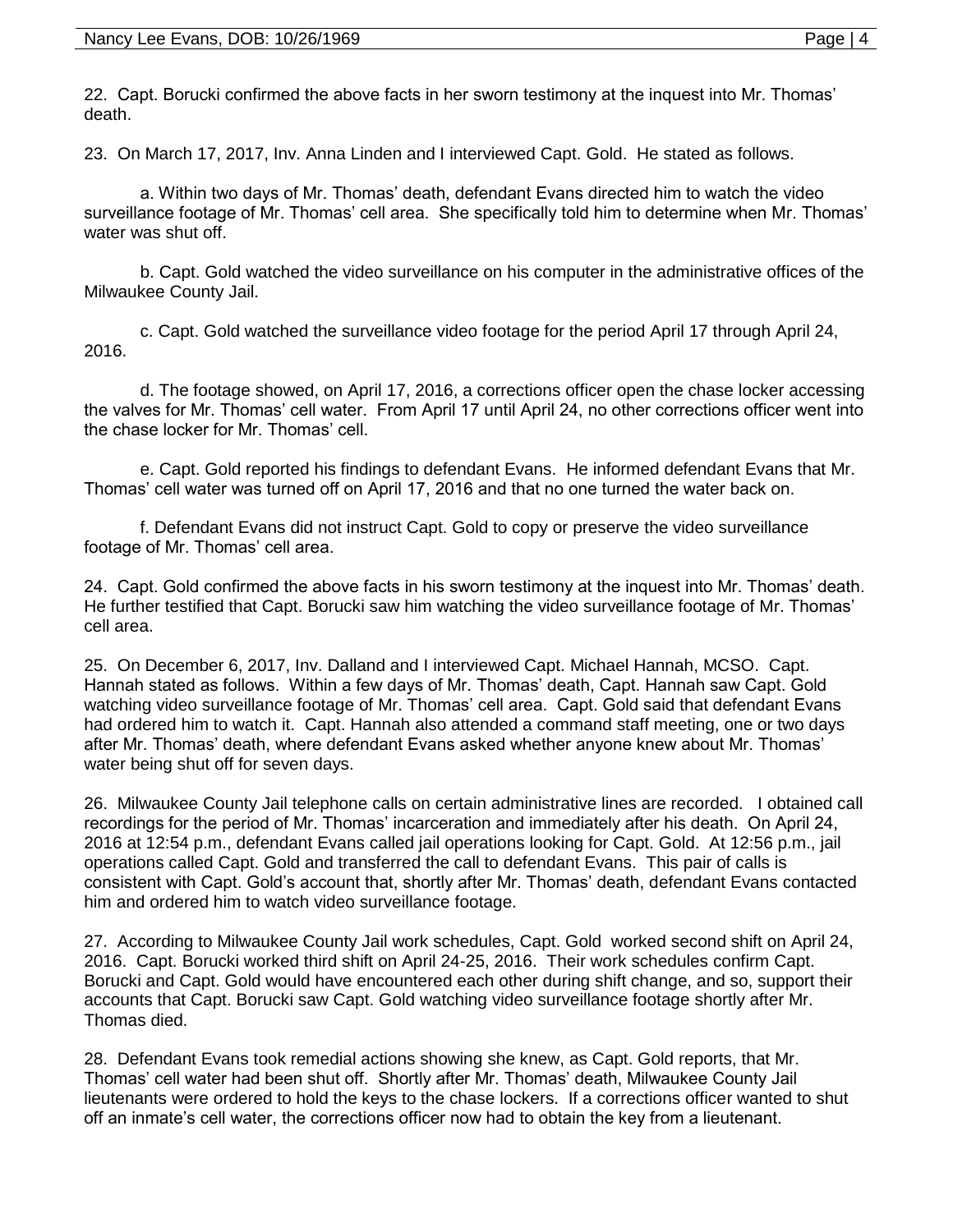Defendant Evans was seeking to avoid another water shut off error like the one she knew may have killed Mr. Thomas.

## Capt. Hein watches video surveillance footage.

29. Inv. Dalland and I interviewed Capt. Paul Hein, MCSO. Capt. Hein stated as follows.

a. Capt. Hein attended two meetings about Mr. Thomas shortly after Mr. Thomas' death. Defendant Evans and DI Nyklewicz ran the meetings.

b. The first meeting was within one week of Mr. Thomas' death. At that meeting, defendant Evans asked what command staff knew about Mr. Thomas' death.

c. The second meeting was about one week to a few weeks after Mr. Thomas' death. There was discussion that CO Brent Van Wagoner saw Mr. Thomas' cell water was off after his death. Defendant Evans asked whether anyone knew about Mr. Thomas' cell water.

d. Defendant Evans ordered Capt. Hein to watch surveillance video footage of Mr. Thomas' cell area. She directed him to determine whether anyone went into the chase locker for Mr. Thomas' cell. She told Capt. Hein to watch the entire footage.

e. When Capt. Hein started watching the video surveillance footage, he was unable to go back to the beginning of Mr. Thomas' incarceration. The footage was being overwritten as he watched. The first two days were already unavailable. Capt. Hein's notified defendant Evans of this fact. She replied by telling him to watch the footage until someone goes in the pipe chase. Defendant Evans did not order Capt. Hein to copy or preserve the footage.

f. Capt. Hein told defendant Evans that video surveillance footage showed CO Van Wagoner entering Mr. Thomas' chase locker after Mr. Thomas died. No one went into the chase locker before Mr. Thomas' death. Mr. Thomas' cell water remained off during the entire period that Capt. Hein watched.

g. MCSO policy forbade Capt. Hein from copying or preserving video surveillance footage without command authorization.

30. Information Management Systems Department (IMSD), Milwaukee County, maintain the Milwaukee County Jail video surveillance system. IMSD technicians advised that the system automatically overwrites footage after approximately sixty days. This cycle means that Capt. Hein viewed the above video surveillance footage in late June 2016.

31. Defendant Evans later provided a compact disk, to MPD, containing video surveillance footage of Mr. Thomas' cell area. See paragraph 35(a) below. The compact disk contained footage from 6:33 a.m. on April 21, 2016 to 5:09 a.m. on April 24, 2016. Metadata on the compact disk show a creation date of June 30, 2016. The compact disk fails to contain the footage of CO Van Wagoner checking Mr. Thomas' chase locker on April 25, 2016. That footage was subsequently overwritten and destroyed. It would have been important to the homicide investigation.

## Defendant Evans withholds evidence from Inspector Bailey.

32. I interviewed Insp. Bailey. He stated as follows.

a. In 2016, Insp. Bailey was defendant Evans' direct superior within MCSO.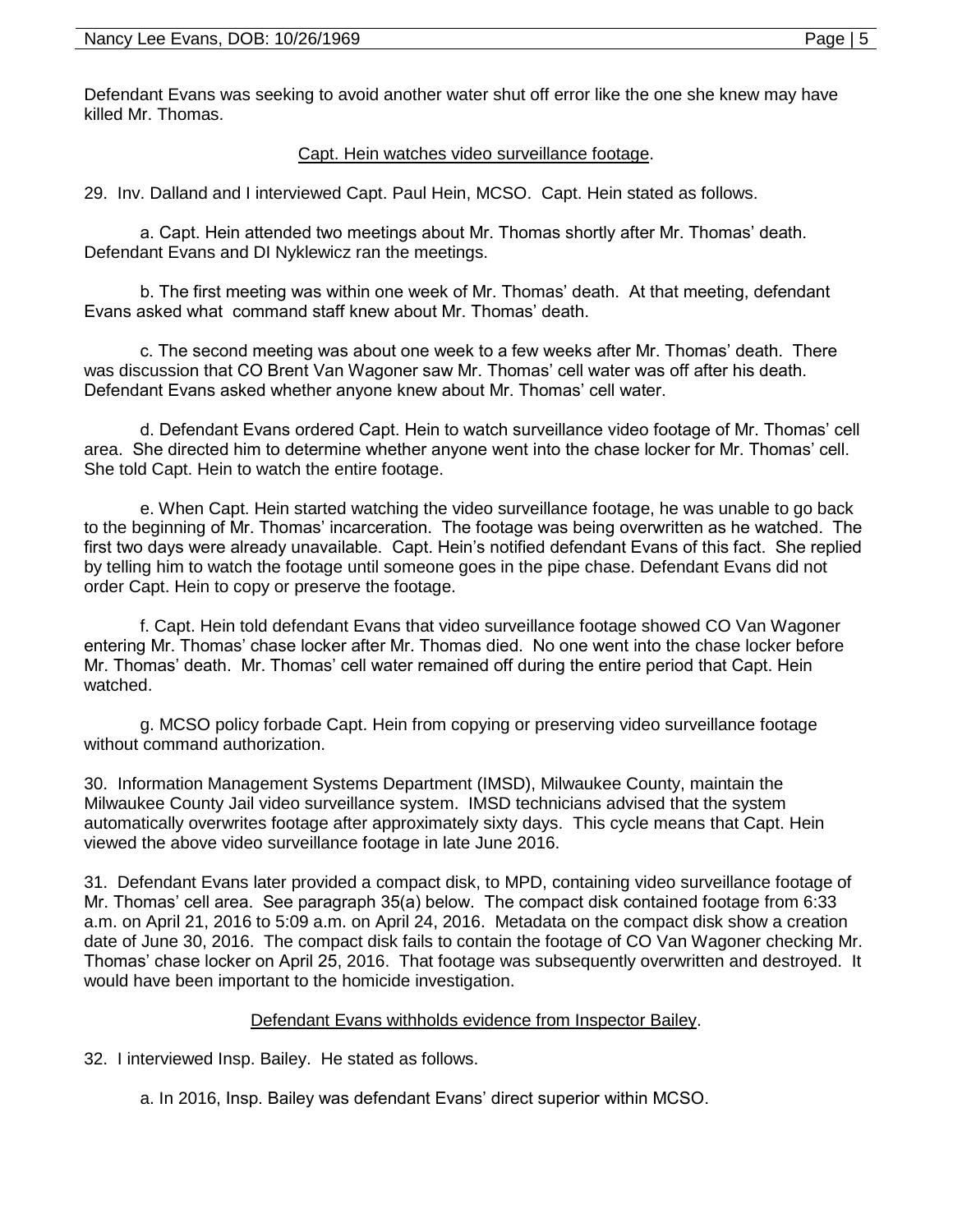b. In late June 2016, Insp. Bailey learned that inmates were telling *Milwaukee Journal Sentinel* reporters that Mr. Thomas was denied water. Insp. Bailey called defendant Evans and Deputy Inspector Kevin Nyklewicz, MCSO, to his office. He ordered them to determine what happened with Mr. Thomas' cell water.

c. Defendant Evans reported back that video surveillance footage of Mr. Thomas' entire period of incarceration was no longer available. The first three days, from April 17 through April 20, 2016, were overwritten.

d. During this meeting, defendant Evans did not disclose that Capt. Gold watched video surveillance footage of Mr. Thomas' entire incarceration before it was overwritten. She did not tell Insp. Bailey that Capt. Gold saw a corrections officer shutting off Mr. Thomas' cell water on April 17, 2016 and the water never being restored.

e. Defendant Evans did not disclose what Capt. Hein saw on the video surveillance footage during the latter half of Mr. Thomas' incarceration. See paragraphs 29(e) and (f) above. Rather, defendant Evans told Insp. Bailey that she did not know whether Mr. Thomas' cell water was functioning on the date he died.

## Defendant Evans withholds evidence for Milwaukee Police Department.

33. Lt. Donaldson is a third shift commander of the MPD Homicide Unit. He led the law enforcement investigation into Mr. Thomas' homicide.

34. In late June 2016, Dr. Wieslawa Tlomak, MD, Milwaukee County Medical Examiner's Office, advised Lt. Donaldson that dehydration was a significant factor in Mr. Thomas' death. Upon receiving Dr. Tlomak's findings, Lt. Donaldson emailed MCSO requesting information about Mr. Thomas' water access and video surveillance footage of Mr. Thomas' cell area for the entirety of his incarceration.

35. In follow up to the above emails, Lt. Donaldson met with defendant Evans and DI Nyklewicz on July 11, 2016. The meeting lasted a full hour and centered on Mr. Thomas' water access.

a. Defendant Evans and DI Nyklewicz provided a compact disk comprising the video surveillance footage of Mr. Thomas' cell area for the final four days incarceration, April 21-24, 2016, in Pod 4D subpod B. Footage for the initial three days of incarceration, April 17-20, 2016, had been overwritten.

b. Defendant Evans did not inform Lt. Donaldson that Capt. Gold had watched video surveillance footage for the entire period of Mr. Thomas' incarceration. She did not inform Lt. Donaldson that Capt. Gold had watched the footage, for April 17-20, 2016, that was now destroyed.

c. Defendant Evans did not inform Lt. Donaldson that Capt. Gold reported Mr. Thomas' cell water was shut off on April 17, 2016 and never turned back on.

36. At the meeting, defendant Evans and DI Nyklewicz provided a memorandum replying to Lt. Donaldson's emailed questions about Mr. Thomas' cell water access. Lt. Donaldson's email asked: "Was the water continuously off or was it turned on intermittently?" Defendant Evans and DI Nyklewicz' memorandum answered:

"There is no documentation indicating this."

This answer was a nonresponsive dodge of the question. Defendant Evans knew, from Capt. Gold and Capt. Hein's findings, that Mr. Thomas' water was shut off for his entire incarceration in Pod 4D subpod B.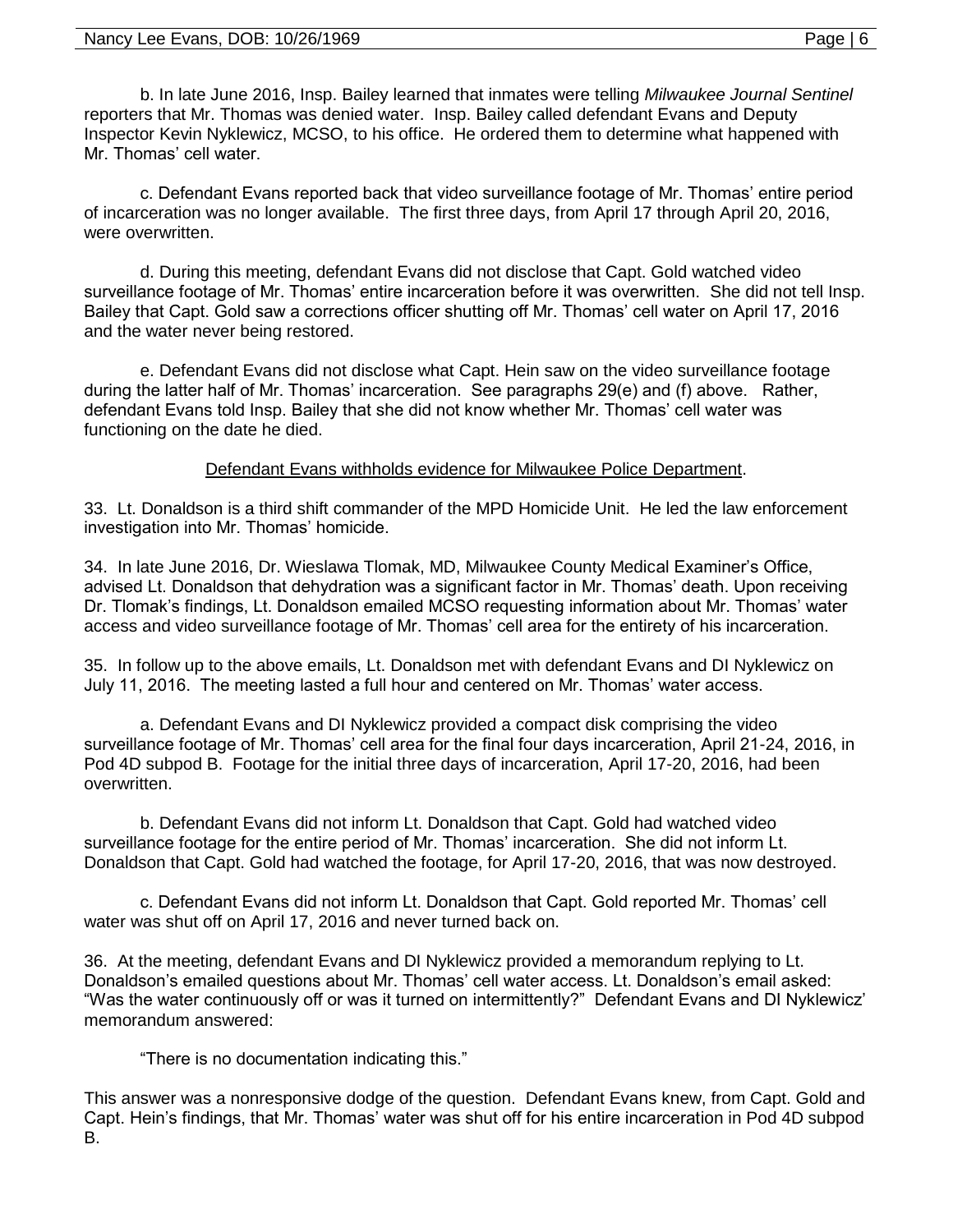37. Lt. Donaldson testified, at the inquest into Mr. Thomas' death, that defendant Evans' withholding Capt. Gold's findings was "deceptive," "unconscionable," and "like you're hiding something."

## Defendant Evans lies to Milwaukee County District Attorney's Office investigators.

38. On March 20, 2017, Investigator David Dalland, MCDA, and I interviewed defendant Evans at the Milwaukee County District Attorney's Office, 821 W. State Street, Milwaukee, WI. We recorded the interview. We repeatedly asked defendant Evans whether Capt. Gold watched jail video surveillance footage within forty-eight hours of Mr. Thomas' death. On at least fifteen separate occasions during the interview, defendant Evans specifically denied that Capt. Gold watched the full video surveillance footage (April 17-24, 2016) right after Mr. Thomas' death. Excerpts of that interview are transcribed below.

39. Minutes 19:17-19:47 (transcript page 11)

Stelter: One thing. I'm not completely clear. **So, did somebody ever get to watch the entire video? From when he was placed in the cell to when he died?**

Evans: **No.** By the time we went to retrieve…And it had always been customary, up until this point, to give all the investigators twenty-four hours of that inmate. And the DI gave them all that…everything we normally give in a death in custody.

40. Minutes 21:03-21:18 (transcript page 11)

Dalland: **So, the first time anyone went to look at that video covering that stay was when in relation to the death?**

Evans: **For me, and my knowledge of it, was after it went in the Journal Sentinel…**

41. Minutes 23:19-24:13 (transcript pages 12-13).

Stelter: **He's [Capt. Gold] saying that, within less than forty-eight hours of the death, you ordered him to look at the video.** And he watched the whole video. That when he watched the whole video, he watched it from when Terrill was put in the cell.

Evans: Yeah.

Stelter: He saw…He couldn't remember who the person was that went in, you know, going into the chase. And then he watched the whole video until Terrill was found dead. And nobody is seen going in the chase that whole time.

Evans: Right.

Stelter: **He said he came back within two days and reported that to you…of Mr. Thomas' death.**

Evans: **It's my recollection that that didn't happen until the Journal Sentinel story.** That's when I had them doing that. That's best that I can remember. But everything that was told to me, when it was told to me, was told to the DI who was dealing with the investigators. So, in no way would I have any reason to want to…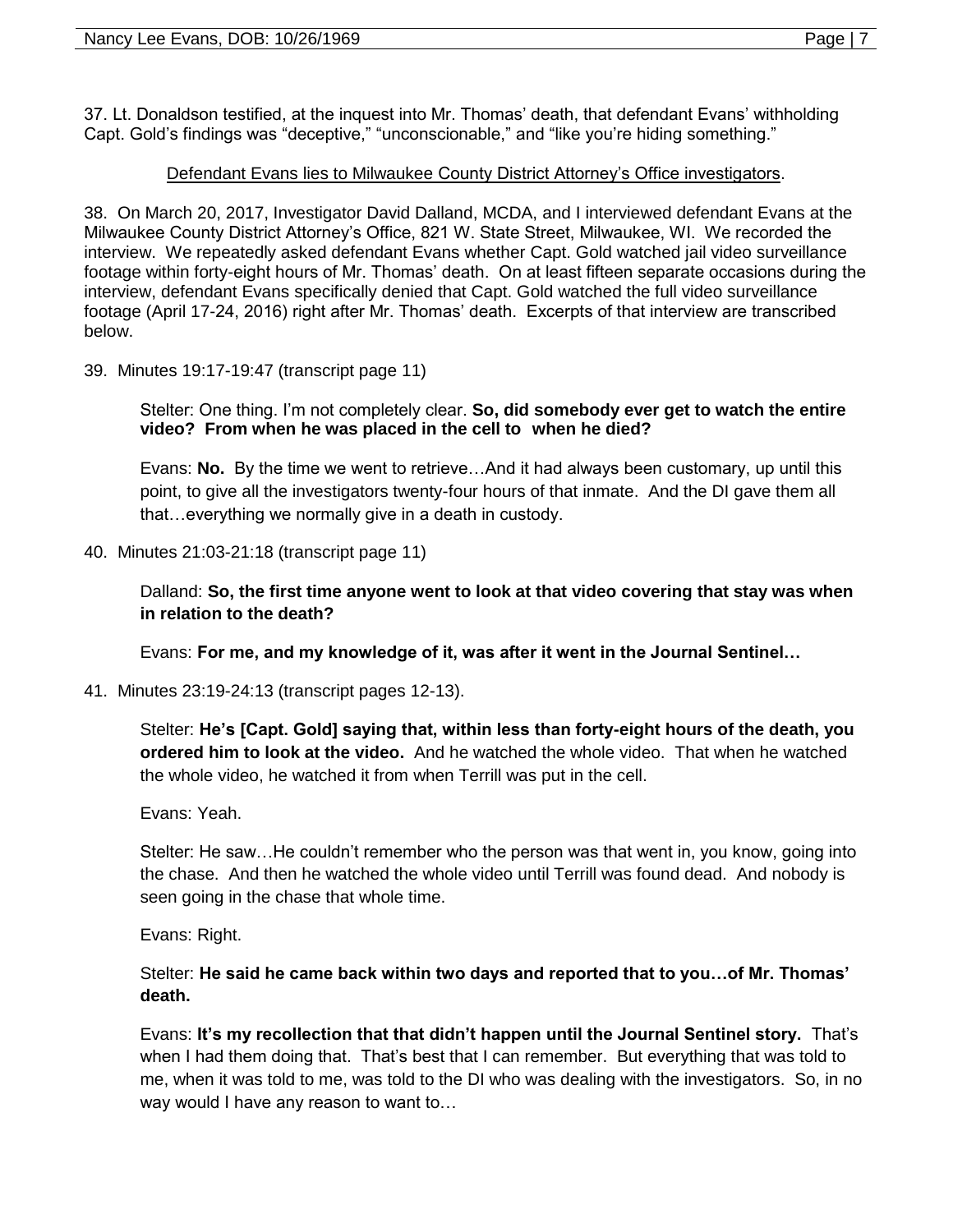42. Minutes 24:22-25:07 (transcript page 13)

## Stelter: **Captain Gold said that he reviewed the whole thing…**

Evans: **No.**

Stelter: **…from start to finish.**

Evans: **He's lying.** You can check with MPD on that. They were never able to get before the twenty-first. If he reviewed that…that…he never told me that. Everything…When I had them checking, it was…**We couldn't look prior to the twenty-first.** And you can confirm that with the DI.

43. Minutes 30:06-30:34 (transcript pages 15-16)

Stelter**: So, to the best of your recollection, though, within forty-eight hours, you did not instruct Captain Gold to watch the video and have him watch the whole video?**

Evans: **No.** When I told him to…By the time I had told him to watch the video, I know it was too late to go back and get from the seventeenth through the twentieth. The best they were able to get was the twenty-first on. So, if it…It…It had to have be at that later time.

44. Minutes 30:40-31:13 (transcript page 16)

Stelter: And at no time did… as far as you remember…did Captain Gold let you know that he saw somebody go into the chase and turn the water…Well, what appeared to be someone going into the chase to turning the water off. And then for seven days nobody goes in the chase…

Evans: No. No.

Stelter: He never told you that?

Evans: He didn't tell me that or the DI that.

Stelter: So, he's lying then?

Evans: Yes.

## Stelter: **I'm telling you right now, that's what he told me.**

Evans: **Yes. He's lying.**

Stelter: He told me that was within 48 hours.

Evans: The information we got…Then where is the tape? Why didn't he turn it over to us? When I had him do that…the seventeenth through the twentieth was lost.

45. Minutes 31:50-32:19 (transcript pages 16-17)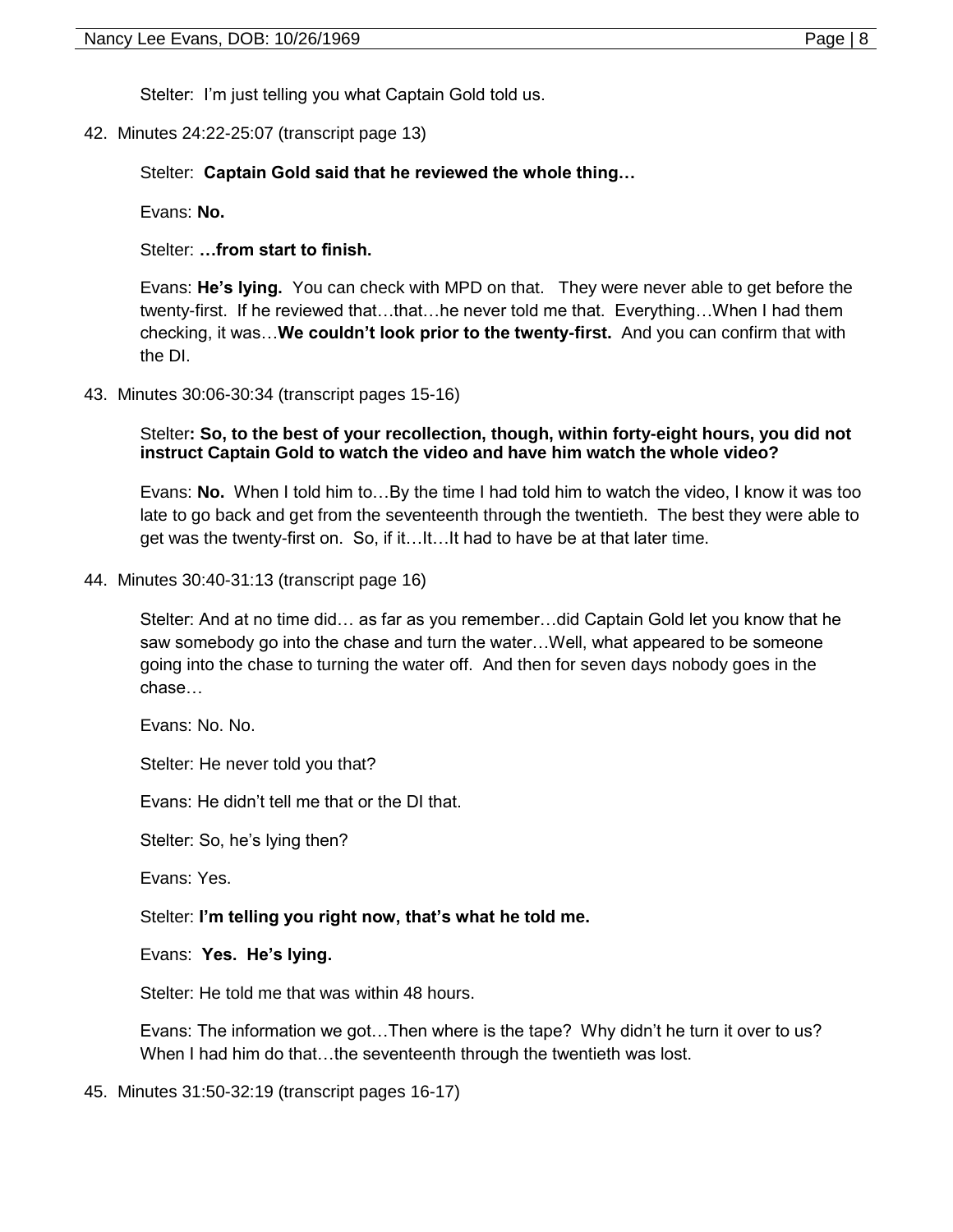Stelter: Okay. 'Cause Captain Gold said he watched it from his computer which does not allow it to make copies…

Evans: He did not report that to me.

Stelter: …So, he's only able to watch it, I don't want to say live, but he watched it**. He said it was definitely within forty-eight hours of Mr. Thomas dying.**

Evans: He never reported that to the DI because we would have given that information to MPD.

Stelter: **He said he reported it to you. Not to the DI…**

Evans: **No.**

Stelter: **Specifically to you.**

Evans: **No.**

Stelter: I'm just telling you what he said.

Evans: If I would have knowledge of that, I would turn it over.

## 46. Minutes 33:32-33:41 (transcript page 17)

Stelter: So, we're trying to get to the truth of the matter.

Evans: Me, too.

Stelter: **We talked to Captain Gold. And all I can tell you is what he told me.**

Evans: **Captain Gold is not telling the truth…**

47. Minutes 34:34-34:57 (transcript page 18)

Stelter: I'm just telling you. That's…That's what he's telling me.

Evans: **We had only information from the twenty-first on. You know, from the twenty-first on.** The last I knew…I thought something happened the night of the twentieth. Because it seemed to me that he had it on the twentieth. From all the reports, the court, the officers... I said, something happened on that night. And we can't see it...

48. Minutes 36:52-37:09 (transcript page 19)

# Stelter: **Do you think, when you told him to do it, your recollection is that it was definitely around the Journal Sentinel article coming out first?**

Evans: **Yep. Yep.** 

Stelter: When he did it, you recall that all that was left was, basically, the twenty-first to the twenty-fourth?

Evans: Yes. Yes.

49. Minutes 39:40-40:12 (transcript pages 20-21)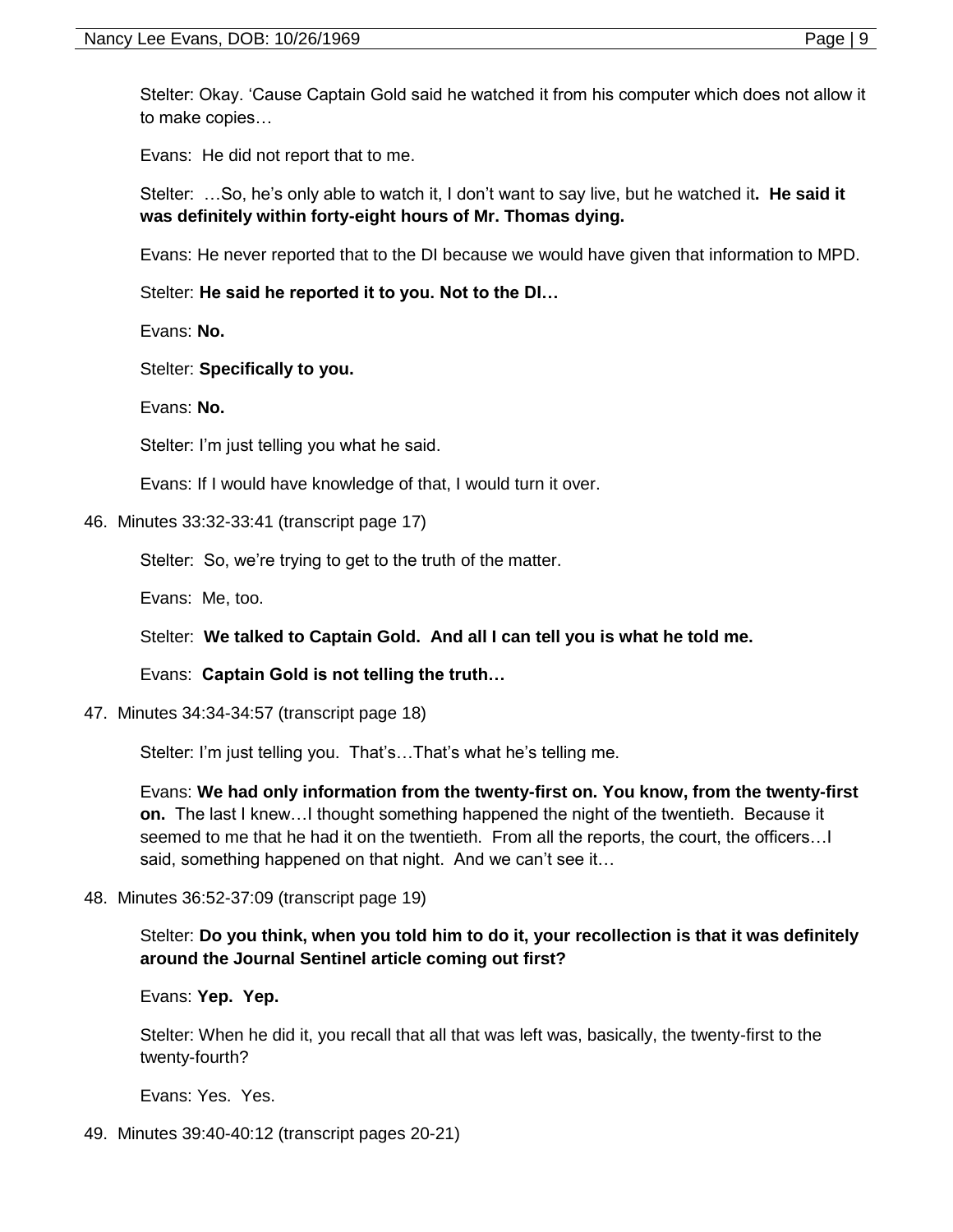Dalland: So, you're unaware of anyone else looking about anything before the last twenty-four hours of his life, is what you're saying…

Evans: Before the last twenty-four?

Dalland: Yeah.

Evans: **From the twenty-first on, that's when we had…**

Stelter: He dies on the twenty-fourth.

Evans: He died on the twenty-fourth.

Dalland: Oh. Okay.

Stelter: So, Captain Gold…Your recollection is…Captain Gold reviewed from the twenty-first to the twenty-fourth and told you that nobody had gone in the chase in that timeframe…

Evans: No one in the chase in that timeframe, yes.

50. Minutes 43:30-43:52 (transcript page 22)

Stelter: 'Cause there are other captains we talked to said the same thing. **That Captain Gold was reviewing it within forty-eight hours. That it was either the day…or the day after the death.** So, we have other captains that are saying the same thing that Captain Gold said.

Evans: **That's not what I recall.** We would have had…We would have had and saved the video…

51. Minutes 45:30-45:39 (transcript page 23)

Evans: Everything I know about that video, is **no one was able to see…**

Stelter: Just the three days.

Evans: **…prior to the night of the twenty-first.**

52. Minutes 1:03:19-1:03:44 (transcript page 32)

Stelter: Um. But again, **I'll go back to what Captain Gold told me…That you're telling me never happened.**

Evans: **To my knowledge, no**. When the DI and I found out, we turned everything over. I would have no reason to not want to cooperate with everything. I know they have everything they're going to need. I don't…I have no…no…nothing to gain by doing that.

53. Minutes 1:08:10-1:08:23 (transcript page 34)

Evans: I don't know why Gold would say that right now. And he didn't say anything before. **The information I have from Gold and from Hein is from the twenty-first on.** And the DI is aware of that as well.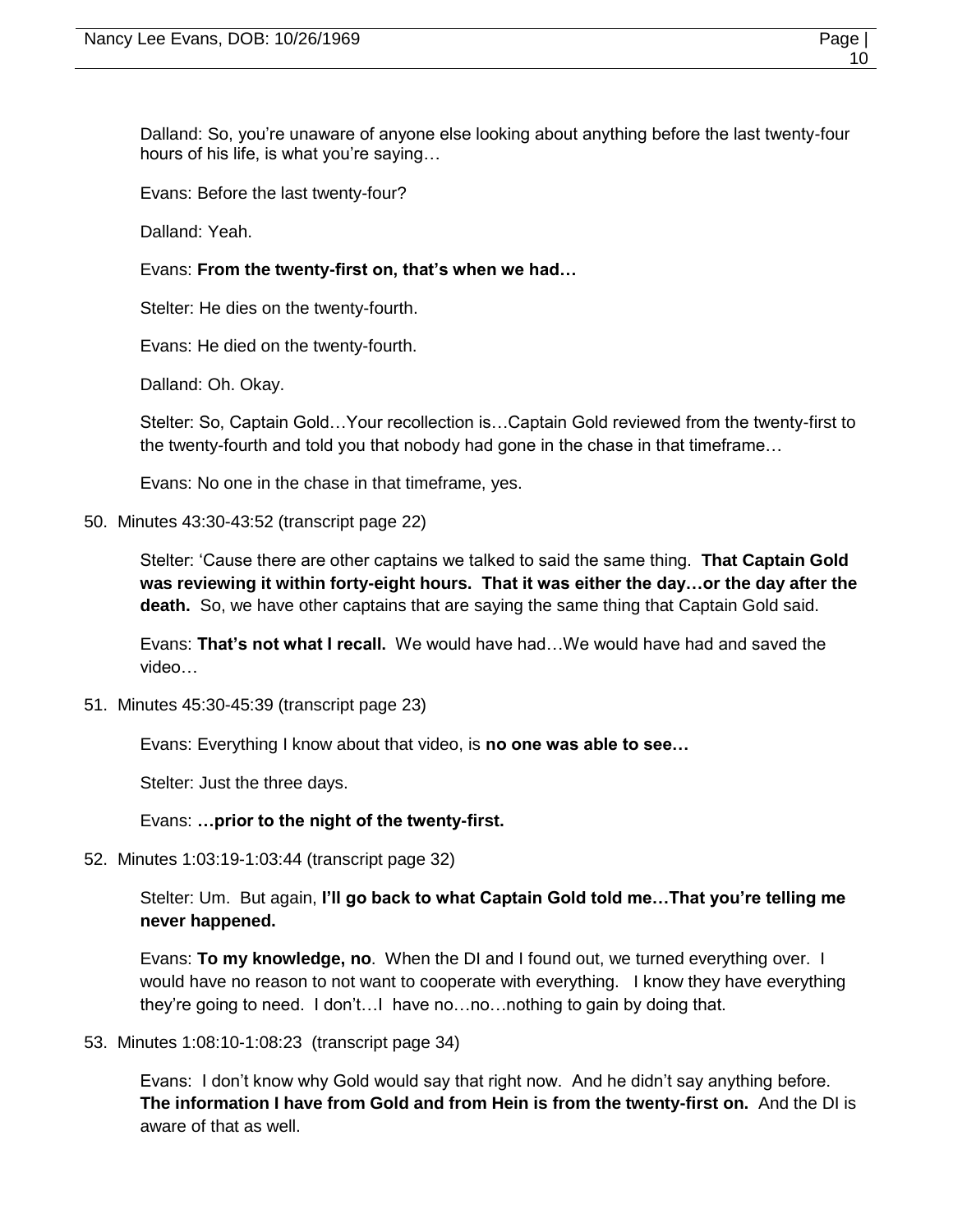54. The *Milwaukee Journal Sentinel* news article, that defendant references in paragraphs 40, 41 and 48 above, was published on July 4, 2016.

55. Defendant Evans' above transcribed statements to the investigators were lies. In fact, within fortyeight hours of Mr. Thomas' death, defendant Evans ordered Capt. Gold to watch the video surveillance footage of Mr. Thomas' incarceration. Capt. Gold watched footage for the entire week, from April 17 through April 24, 2016, of Mr. Thomas' incarceration in Pod 4D subpod B. Capt. Gold promptly reported his findings back to defendant Evans.

56. Defendant Evans knew, at the time of the interview, that Inv. Dalland and I were law enforcement investigators with the Milwaukee County District Attorney's Office.

### Defendant Evans lies to Inspector Schmidt.

57. After Inv. Dalland and I interviewed defendant Evans, later that same day of March 20, 2017, she met with her superior, Inspector Richard Schmidt, MCSO. She repeated the same lie that she had just given us. Defendant Evans emphatically stated Capt. Gold never watched the first three days of video surveillance footage of Mr. Thomas' cell area.

58. Inspector Schmidt wrote a memorandum, dated March 20, 2017, documenting his meeting with defendant Evans. That memorandum states as follows:

Major Evans stated emphatically in my office today, that she never told anyone to watch the video, and that all videos were turned over to the investigators. She dogmatically stated that Captain Gold NEVER told her anything about watching the video, which he now allegedly stated for the first time to investigators that he watched a CO turn off the water on the video and told Major Evans that he had watched it. (Emphasis in original.)

and,

Major Evans has emphatically stated to me, ever since the death investigation began, that she had NO KNOWLEDGE of the water in the deceased inmate's cell ever being turned off. (Emphasis in original.)

59. Inspector Schmidt, who now serves as acting Sheriff, provided direct access to his office computer. I obtained, from his computer, a copy of the digital file of the above memorandum. Inv. Ron LaGosh, MCDA, forensically analyzed the file. He confirmed the file was created on March 20, 2017 by user Richard Schmidt.

### Investigators seize video surveillance computers.

60. During the interview on March 20, 2017, Inv. Dalland and I explained that Milwaukee County Jail video system computers would likely show when Capt. Gold watched surveillance footage. Inv. Dalland told defendant Evans as follows:

There's going to be an electronic record of…of that video being accessed…And, you know, my concern is…is that if this was accessed within…some people are saying it was twelve hours…the same day…or next day or whatever it is…if that video was accessed. And it also goes back to the beginning of his stay…

(Minutes 1:09:58-1:10:28; transcript page 35)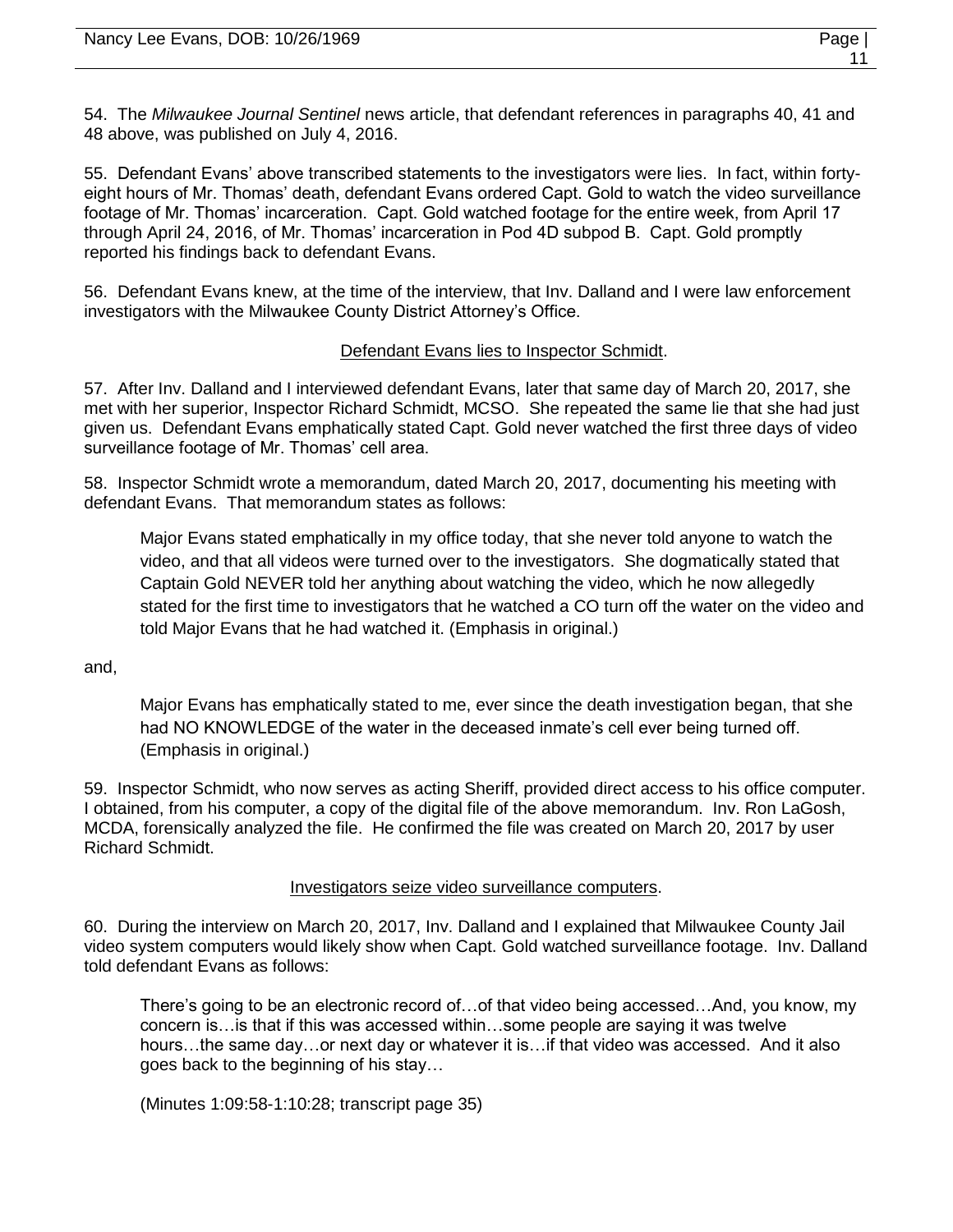61. On March 22, 2017, at 12:30 p.m., Inv. LaGosh went to the administrative offices of the Milwaukee County Jail. He took the hard drives from Capt. Gold's computer and from the computer that jail staff use to download video surveillance footage. Inv. LaGosh brought the hard drives to his MCDA office and made mirror images for forensic analysis. He searched for digital evidence showing the date that Capt. Gold viewed video footage of Mr. Thomas' cell area.

62. Defendant Evans testified, at the inquest into the death of Mr. Thomas, that she saw MCDA investigators take the video system computers. She realized the investigators would forensically analyze the computers to determine when Capt. Gold first viewed the video surveillance of Mr. Thomas' cell area.

63. After seeing MCDA investigators seize the computers, defendant Evans called for a meeting with MCDA investigators. That meeting was scheduled for April 10, 2017.

### Defendant Evans changes her story.

64. On April 10, 2017, defendant Evans and her attorney met with Inv. Linden, MCDA, Assistant District Attorney Kurt Benkley and I. At this meeting, defendant Evans changed her story. Defendant Evans now stated as follows.

a. Within one week of Mr. Thomas' death, she did order Capt. Gold to view the video surveillance footage of Mr. Thomas' cell area.

b. Capt. Gold did view the video surveillance footage for the entire week that Mr. Thomas was incarcerated in Pod 4D subpod B. That time frame spanned April 17 through April 24, 2016.

c. Capt. Gold did report back to defendant Evans. He said words to the effect: "There's nothing there."

d. Defendant Evans denied that Capt. Gold told her anything about Mr. Thomas' water being shut off.

65. On April 25, 2017, defendant Evans repeated this new version of events in her sworn testimony at the inquest into the death of Mr. Thomas.

66. Defendant Evans' new version of events is nonsensical. She claims as follows.

a. In late April 2016, defendant Evans had Capt. Gold watch the video surveillance footage of Mr. Thomas' entire incarceration in Pod 4D subpod B from April 17 through April 24, 2016. He reported back that he saw nothing significant.

b. Two months later, in late June 2016, defendant Evans had Capt. Hein re-watch the video surveillance footage. She specifically directed Capt. Hein to determine whether anyone went into the chase locker controlling the water to Mr. Thomas' cell.

c. Capt. Hein reported back that the first three days of Mr. Thomas' incarceration (April 17-20) in Pod 4D subpod B had been overwritten.

d. Defendant Evans nevertheless insists that she did not go back to Capt. Gold. She did not ask whether Capt. Gold saw, on the now overwritten first three days of footage, anyone going into Mr. Thomas' chase locker.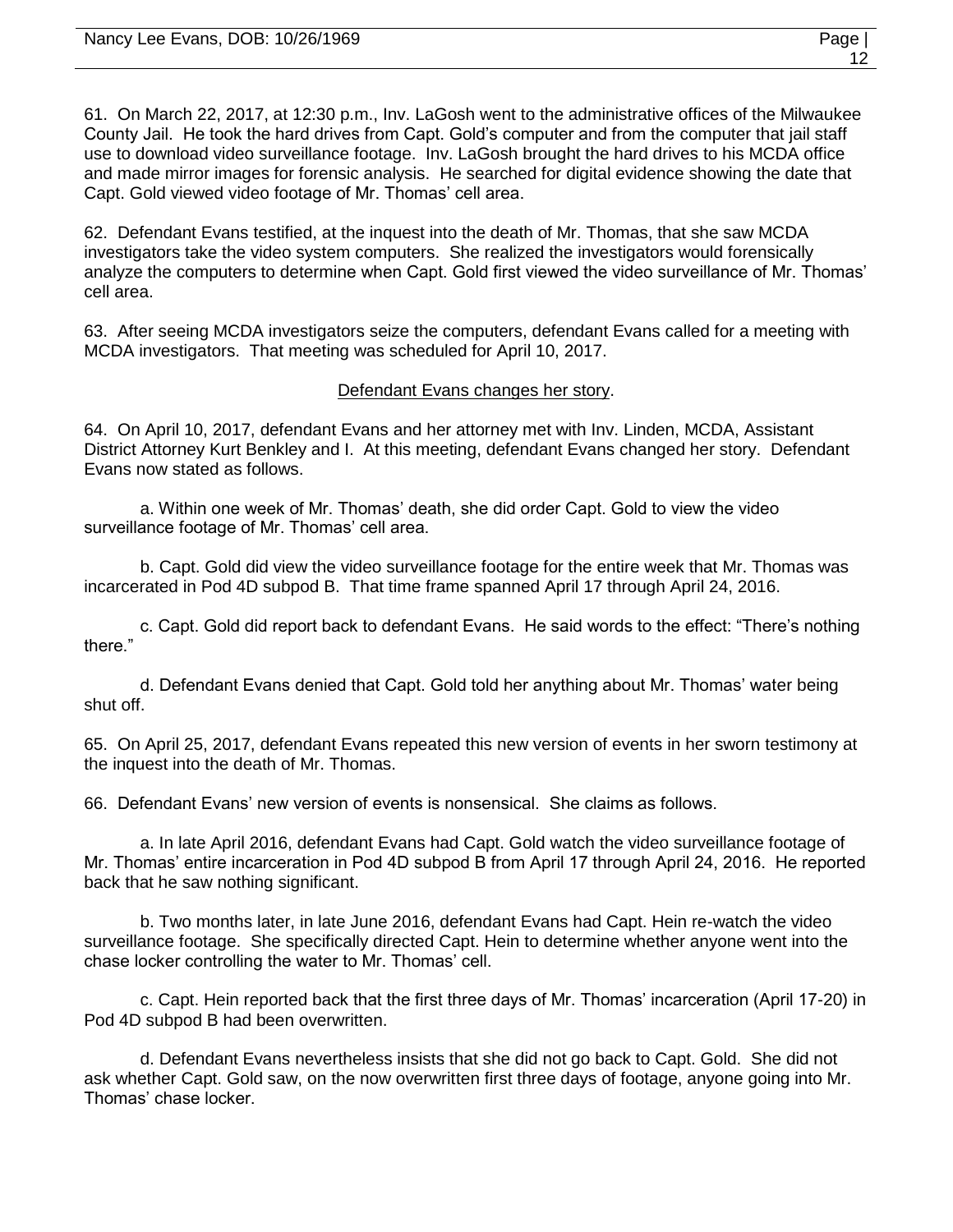## Obstructing Officer

67. The Milwaukee County District Attorney's Office, together with the Milwaukee Police Department, were investigating the homicide of Mr. Thomas. Capt. Gold's observations, on the Pod 4D video surveillance footage, were critical to that investigation. Capt. Gold saw CO Ramsey-Guy shut off Mr. Thomas' cell water at the start of his incarceration. I sought to corroborate Capt. Gold's account. When Inv. Dalland and I interviewed defendant Evans, she repeatedly lied to us about Capt. Gold's review of the video surveillance. She falsely claimed that Capt. Gold never watched the first three days of Mr. Thomas' incarceration in Pod 4D. Her lies obstructed our efforts to determine the facts surrounding Mr. Thomas's death.

68. Defendant Evans lied to cover up negligence and misconduct by Milwaukee County Sheriff's corrections staff. As jail commander, those failings reflected badly upon her management of the facility and potentially exposed her to discipline or legal liability. Defendant Evans' interview lies were part of a pattern of conduct, both by acts of omission and commission, impeding our investigation into Mr. Thomas' death.

## Misconduct in Public Office

69. Defendant Evans served as commander of the Milwaukee County Jail. In that capacity, she exercised discretionary power over all aspects of jail function including the administrative investigation of Mr. Thomas' death and cooperation with the criminal investigation of Mr. Thomas' death. Defendant Evans abused her discretionary power by repeatedly violating Milwaukee County Sheriff's Office regulations during the investigation into Mr. Thomas' death. Despite her obligation to preserve evidence under MCSO Directive 05-09, defendant Evans allowed critical video surveillance footage to be overwritten and destroyed. Contrary to MCSO Directive 16-04, defendant Evans failed to cooperate with the law enforcement agencies investigating Mr. Thomas' death. Rather, she lied to investigators in violation of both criminal law and MCSO Directive 27-08, and, she withheld evidence in violation of MCSO Directive 32-08. She likewise lied to her own superiors within the Milwaukee County Sheriff's Office in violation of MCSO Directive 27-08. Defendant Evans engaged in this official misconduct to protect her career and professional reputation, to avoid potential discipline within the Milwaukee County Sheriff's Office, and to avoid potential civil and criminal liability.

\*\*\*\*End of Complaint\*\*\*\*

#### **Electronic Filing Notice:**

This case was electronically filed with the Milwaukee County Clerk of Circuit Court office. The electronic filing system is designed to allow for fast, reliable exchange of documents in court cases. Parties who register as electronic parties can file, receive and view documents online through the court electronic filing website. A document filed electronically has the same legal effect as a document filed by traditional means. You may also register as an electronic party by following the instructions found at **<http://efiling.wicourts.gov/>** and may withdraw as an electronic party at any time. There is a \$20.00 fee to register as an electronic party. If you are not represented by an attorney and would like to register an electronic party, you will need to contact the Clerk of Circuit Court office at 414-278-4120. Unless you register as an electronic party, you will be served with traditional paper documents by other parties and by the court. You must file and serve traditional paper documents.

Criminal Complaint prepared by Kurt B. Benkley.